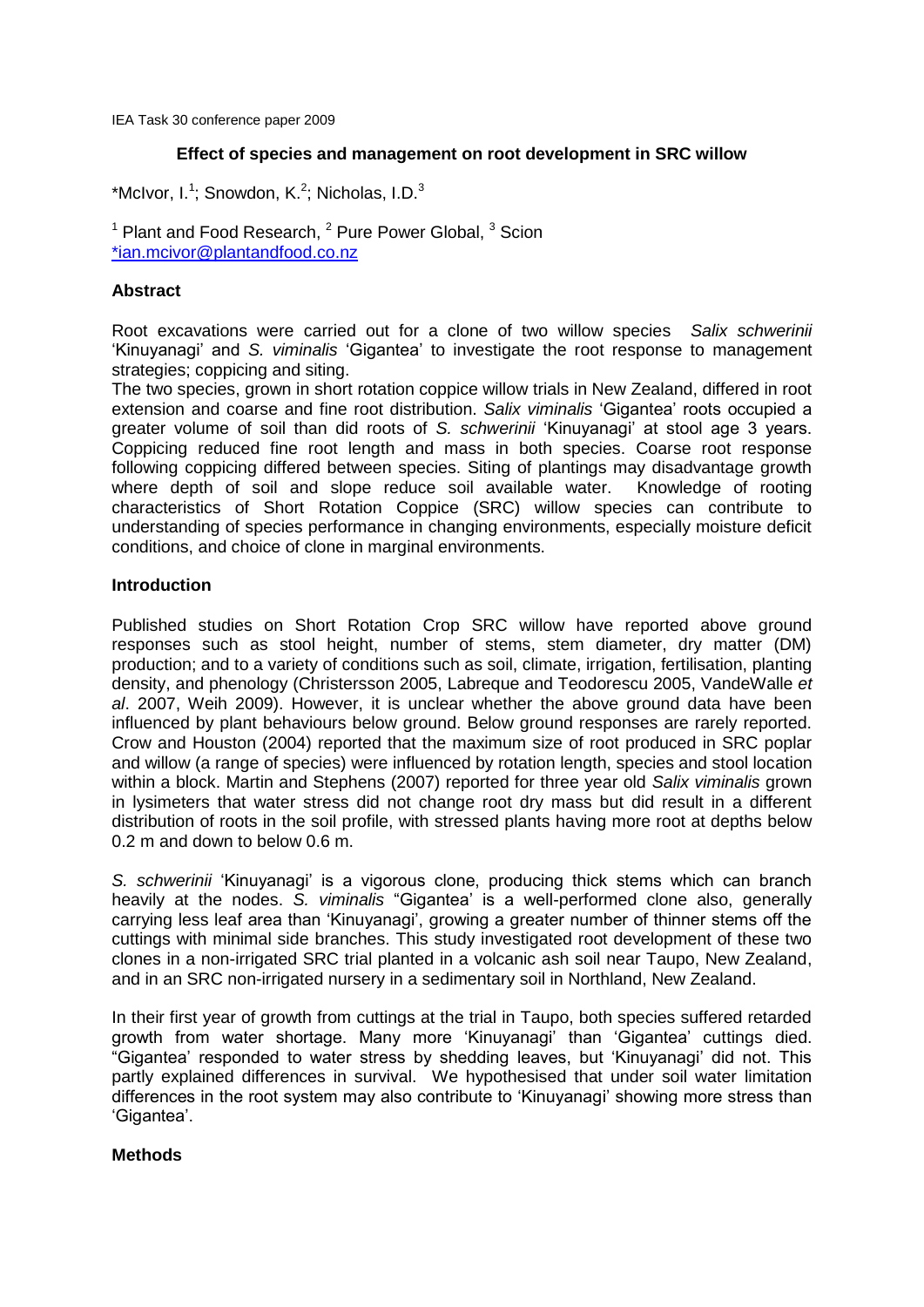## *Description of the sites*

Rotokawa and Hauhungaroa are both located on the volcanic plateau near Taupo. The soil type at both locations is a volcanic ash. Rotokawa is a terraced, relatively flat site had been converted from pine forest in to dairy pasture just two years before the trial started. The levelling of the land to establish pasture had redistributed the topsoil unevenly and this influenced water storage. Hauhungaroa is a sloped site varying from steep to gentle. The Northland site (near Whangarei) includes both flat and sloped terrain. The soil type is clay overlaying limestone bedrock.

## *Excavations*

The following excavations of the root systems of the two SRC willow clones *Salix schwerinii* 'Kinuyanagi' and *S. viminalis* 'Gigantea' were carried out at the three trial locations.

- a. Rotokawa: (i) Three uncoppiced stools of each clone were excavated from the water stressed part of the trial to test the hypothesis that root differences may explain greater stool mortality in the clone *Salix schwerinii* 'Kinuyanagi' test our hypothesis in relation to water stress, (ii) Three coppiced stools and three uncoppiced stools (both aged three years) of equivalent size that had shown no effect of water stress were excavated to determine the effect of coppicing on root development. These stools were coppiced after the first growing season.
- b. Hauhungaroa: Three coppiced stools and three uncoppiced stools (aged four years) of *S. viminalis* 'Gigantea', and three coppiced stools of *Salix schwerinii* 'Kinuyanagi' were excavated. These stools were coppiced after the third growing season.
- c. Whangarei: Three stools of both species were excavated from three positions; the steep part of the slope, the gentler part of the slope, and the flat at the base of the slope.

### *Measurements*

Stem number and length were recorded for the excavated stools and the intact roots were bagged, stored at 5°C and processed in the laboratory. Roots were separated into coarse (≥ 2mm diameter) and fine (<2mm diameter) roots, their length measured and then dried at 70°C for five days to constant weight. Photos of typical examples were taken for each species and management scenario (Figure 1).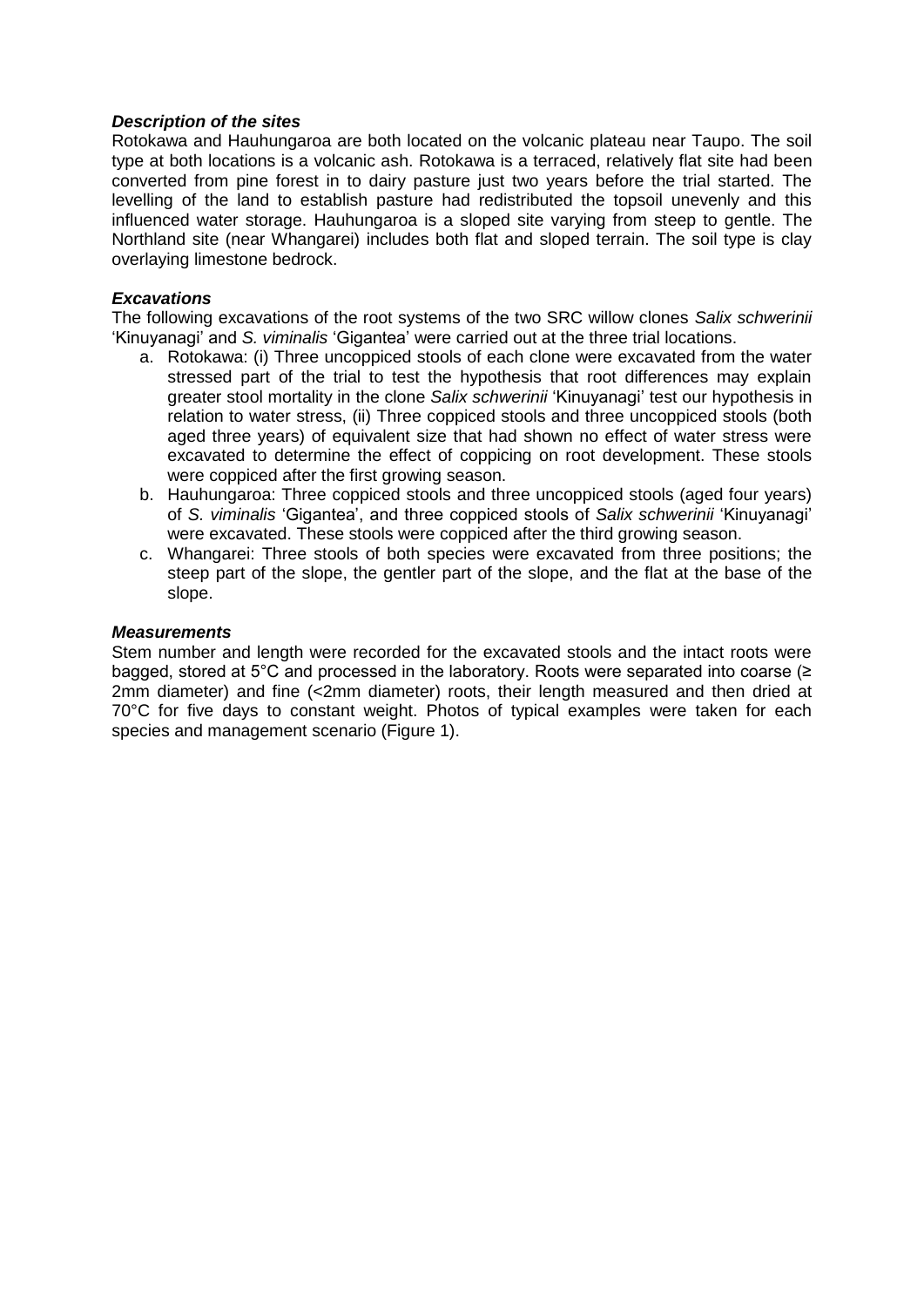

**Figure 1:** Root system of non-coppiced and coppiced *S. viminalis* 'Gigantea' (top photos) and *S. schwerinii* 'Kinuyanagi' (bottom photos) stools aged three years.

Where the data allowed analysis for significance was carried out using ANOVA. Data between the three sites are not compared since the site conditions (topography, soil type, previous land use, rainfall, management) varied considerably.

# **Results and Discussion**

### *Root development: the Species Effect.*

**Table 1** Observational root differences for two SRC willow clones *S. schwerinii* 'Kinuyanagi' and *S. viminalis* 'Gigantea'.

| S. schwerinii 'Kinuyanagi'                                | S. viminalis 'Gigantea'               |
|-----------------------------------------------------------|---------------------------------------|
| thicker shorter coarse roots                              | Thinner longer coarse roots           |
| greater number and mass of fine roots<br>(<2 mm diameter) | Smaller number and mass of fine roots |
| Shorter lateral roots                                     | Much longer lateral roots             |
| Shallower rooting                                         | Deeper rooting                        |
| Roots occupied a smaller soil volume                      | Roots occupied a greater soil volume  |

Excavation of the root systems revealed important differences in root development of the two clones (Table 1, Figure 1) that could contribute to the difference in survival under water stress in their first growing season. In a pot trial under well-watered conditions 'Kinuyanagi'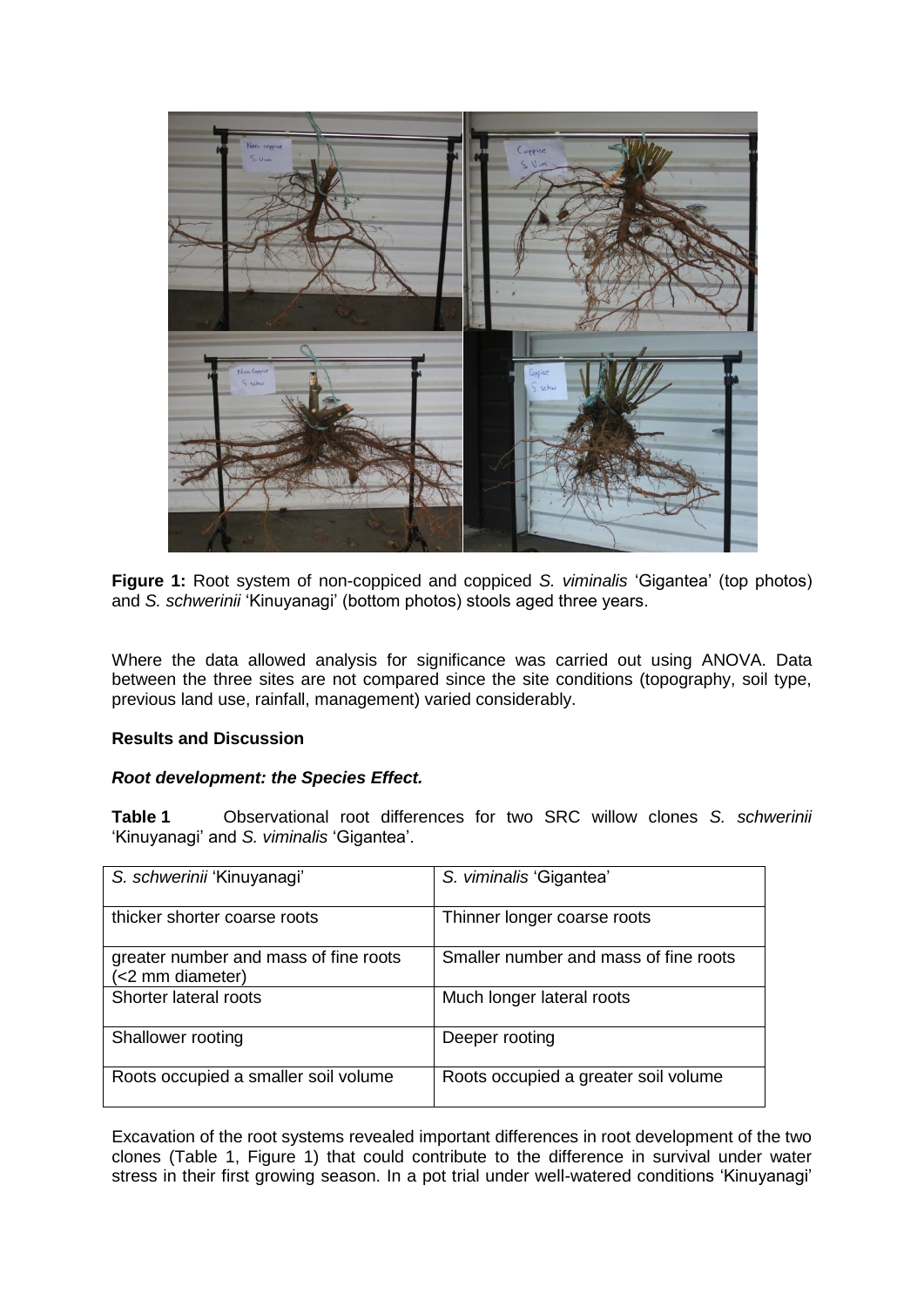allocated 16-21% less biomass to roots than three other willow species (*S. lasiandra, S. lasiolepis, S. matsudana × alba*) and 85-148% more biomass to leaf. Leaf:root biomass allocation was highest in 'Kinuyanagi'. It was the only species with nil survival under severe soil water deficit (McIvor *et al*. 2005).

Though 'Kinuyanagi' roots occupied relatively less soil volume, for uncoppiced stools 'Kinuyanagi' coarse root length was 1.6x that of 'Gigantea' and coarse root DM 1.7x (Table 2). Fine (<2mm diameter) root DM averaged 18% in 'Kinuyanagi' and 9.6% in 'Gigantea', and fine root length in 'Kinuyanagi' exceeded that in 'Gigantea' by a factor of 10 (240.8 m compared with 23.3 m). The difference in absorptive area is huge. While we did not measure root biomass as a proportion of total biomass in this study Grogan and Matthews (2002) used a value of 0.25 for annual allocation of biomass production to root growth in their modelling of SRC willow carbon sequestration which is on the high side of pot values measured by McIvor *et al*. (2005). A published value for *S. viminalis* could not be sourced. However it is likely that there is considerable variation between SRC willow species and clones commonly used in commercial production.

# *Root development: the Management Effect.*

## **Coarse root response to coppicing**

Coppiced 'Gigantea' had greater coarse root length (RL) than uncoppiced 'Gigantea'. Coppicing appeared to also stimulate root extension in 'Gigantea'. This was true both when the stools were coppiced following the first growing season and following the third growing season. Root mass (DM) was lower for 3 year stools though higher for the 4 year stools (Table 2). However the differences were not significant. Coppicing 'Kinuyanagi' resulted in lower values for root length and root mass.

**Table 2** Above and below ground measurements for two SRC willow clones *S. schwerinii* 'Kinuyanagi' and *S. viminalis* 'Gigantea' with/without coppicing (N=3) at two stool ages. Values given for coarse root data are means and SD. Different letters in each column indicate significance at p=0.05.

| <b>Clone</b>    | <b>Stool</b> | Coppic    | <b>Number</b>                 | RL (2 2 mm)                  | <b>DM</b><br>$(2 \quad 2)$ | <b>Longest</b>               |
|-----------------|--------------|-----------|-------------------------------|------------------------------|----------------------------|------------------------------|
|                 | age          | е         | of Stems                      | dia.) m                      | mm dia.) g                 | root                         |
|                 | yr           |           |                               |                              |                            | m                            |
| Gigantea        | 3            | Year 1    | $7.7 \pm 1.5$<br>a            | $10.42 \pm 2.67$             | $119 \pm 46$               | $1.62 \pm 0.25$ <sup>a</sup> |
|                 | 3            | <b>No</b> | $3.0 \pm 1.0$<br>h            | $8.47 \pm 2.07$              | $152 \pm 25$               | 1.11<br>± 0.33<br>ab         |
| Kinu-<br>yanagi | 3            | Year 1    | $8.7 \pm 2.5$<br>a            | $11.05 \pm 3.02$             | $137 \pm 108$              | $0.67 \pm 0.14^{\text{b}}$   |
|                 | 3            | <b>No</b> | $2.3 \pm 1.2$                 | $13.73 \pm 4.65$             | $260 \pm 126$              | $1.22 \pm 0.62$<br>ab        |
| Gigantea        | 4            | Year 3    | 15.0<br>士<br>2.6 <sup>a</sup> | $12.07 \pm 1.17^b$           | 356±106                    | $3.74 \pm 1.32$ <sup>a</sup> |
|                 | 4            | <b>No</b> | $6.0 \pm 1.7^{b}$             | $7.54 \pm 1.78$ <sup>c</sup> | $238 \pm 114$              | $1.55 \pm 0.36^{\circ}$      |
| Kinu-<br>yanagi | 4            | Year 3    | $6.3 \pm 1.2^b$               | $16.18 \pm 2.05^a$           | $336 \pm 87$               | $1.42 \pm 0.30^b$            |
|                 | 4            | No        | No data                       | No data                      | No data                    | No data                      |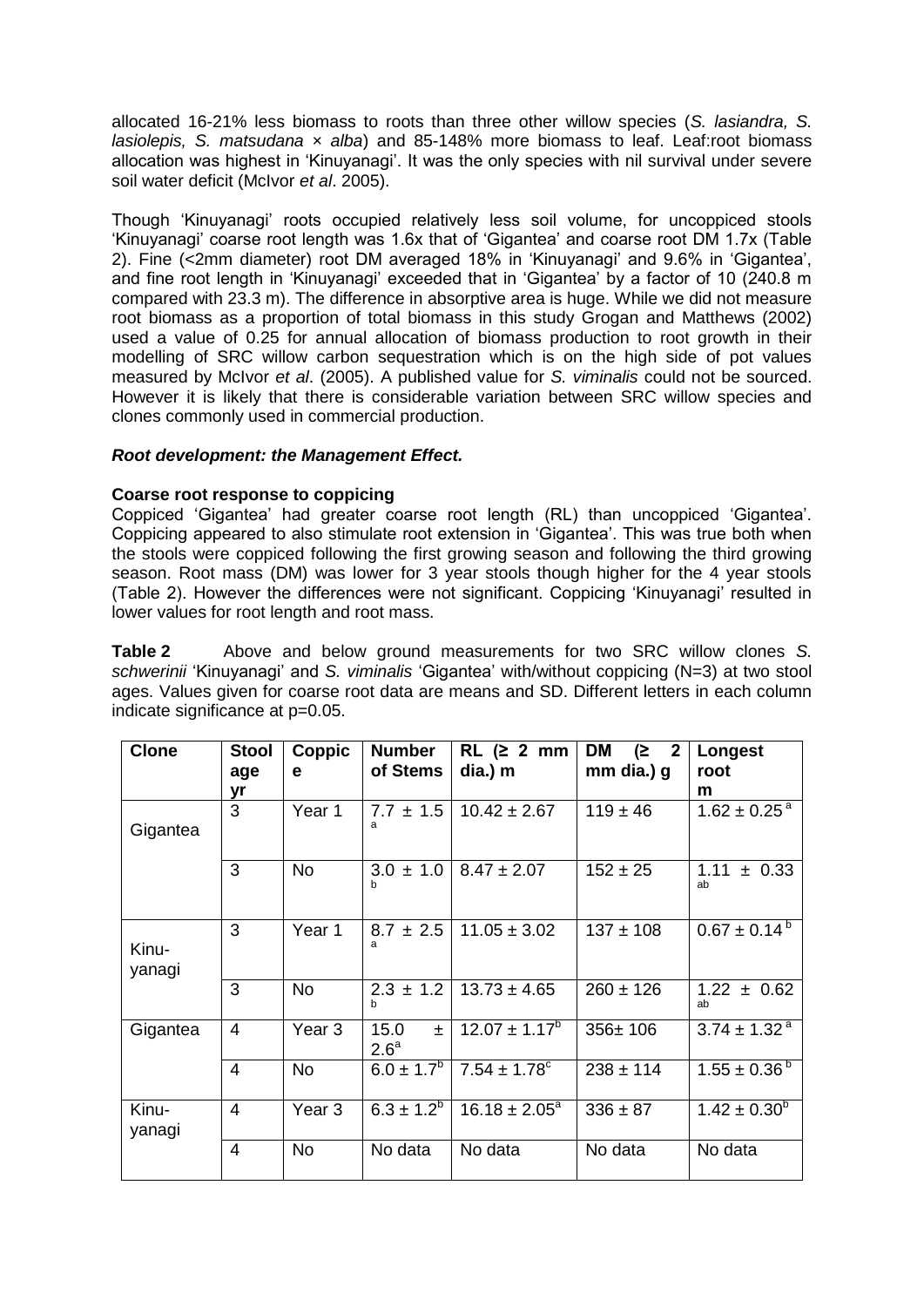## **Fine root response to coppicing**

Fine root length of 'Kinuyanagi' was 10-14 times that of 'Gigantea', and fine root mass 3-4 times (Table 3).

The ratio of root length (m) to root mass (g) was 1.5 for 'Gigantea' and 5 for 'Kinuyanagi', i.e. "Kinuyanagi' fine roots were thinner than 'Gigantea' fine roots. Coppicing reduced fine root length and fine root mass by a factor of 4. Coppicing resulted in a reduction of 'Gigantea' fine root mass from 9.6% of total DM to 3.5%, and for 'Kinuyanagi fine root mass reduced from 18% to 12% of total DM. Coppicing increased stem number. Coppicing would be expected to shift resources from roots into new stems. If this is so, then stool deaths could increase for some clones (particularly 'Kinuyanagi' because of its more compact rooting system) if the plantation experiences water stress in the year following coppicing.

**Table 3** Effect of coppicing on fine root (<2 mm diameter) length and mass for two SRC willow clones *S. schwerinii* 'Kinuyanagi' and *S. viminalis* 'Gigantea', at two stool ages  $(N=3)$ .

|              | <b>Stool</b> |                   | Fine RL m         | Fine DM g       |
|--------------|--------------|-------------------|-------------------|-----------------|
| <b>Clone</b> | age yr       | <b>Coppiced</b>   | <b>SD</b><br>mean | SD<br>mean      |
| Gigantea     | 3            | Year 1            | $6.11 \pm 3.33$ . | $4.2 \pm 2.3$   |
| Gigantea     | 3            | no                | $23.30 \pm 4.63$  | $15.9 \pm 3.2$  |
| Kinuyanagi   | 3            | Year 1            | $85.9 \pm 16.7$   | $16.9 \pm 3.3$  |
| Kinuyanagi   | 3            | no                | $240.8 \pm 107.7$ | $47.5 \pm 21.2$ |
| Gigantea     | 4            | Year <sub>3</sub> | not measured      | not measured    |
| Gigantea     | 4            | no                | not measured      | not measured    |
| Kinuyanagi   | 4            | Year <sub>3</sub> | $106.0 \pm 25.5$  | $20.9 \pm 4.7$  |
| Kinuyanagi   | 4            | no                | not measured      | not measured    |

# **Conclusions**

The two SRC willow species *S viminalis* 'Gigantea' and *S. schwerinii* 'Kinuyanagi' differed in root extension and coarse and fine root allocation. The roots of *S viminalis* 'Gigantea' occupied a greater volume of soil than did roots of *S. schwerinii* 'Kinuyanagi' at stool age 3 year. This is interpreted as a species difference, but it could be enhanced by water stress (Martin and Stephens 2007). *S. schwerinii* 'Kinuyanagi' could be vulnerable to death during the establishment year if it experiences water stress conditions because its high fine root mass could deplete soil water quickly and limited soil volume occupation limits the available water supply.

*S. schwerinii* 'Kinuyanagi' should be a more efficient gatherer of soil resources when the resources are plentiful (sufficient close to the stool). *S. viminalis* 'Gigantea' should be a more efficient gatherer of soil resources when they are scarce.

Coppicing reduced fine root length and mass in both clones. Coarse root response following coppicing differed between species and sites. In the more uniform environment at Rotokawa there was considerable reduction in coarse root biomass in both species, whereas coarse root length increased in 'Gigantea' and decreased in 'Kinuyanagi' following coppicing. Allocation of resources to production of new stems is considered to be at the expense of root biomass.

Knowledge of rooting characteristics of SRC willow clones can contribute to understanding of clone performance in changing environments, and the choice of clone in marginal environments.